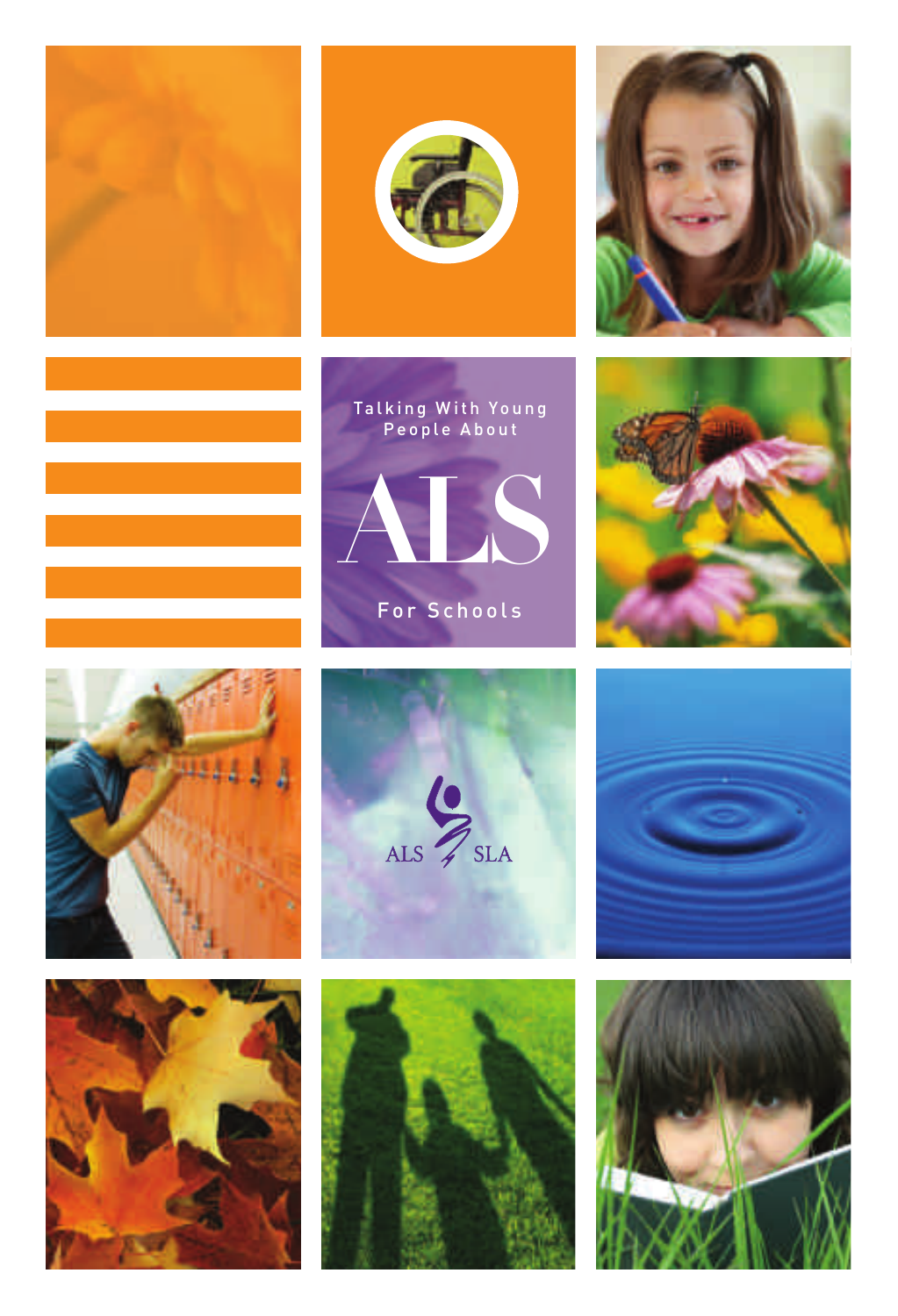

ALS Society of Canada 3000 Steeles Avenue East, Suite 200 Markham, Ontario L3R 4T9

Toll Free: 1 800 267-4257 Phone: 905 248-2052 Fax: 905 248-2019 Web site: www.als.ca E-mail: alscanada@als.ca

©2009 by ALS Society of Canada. All rights reserved.

Designed by yvettebabcan@me.com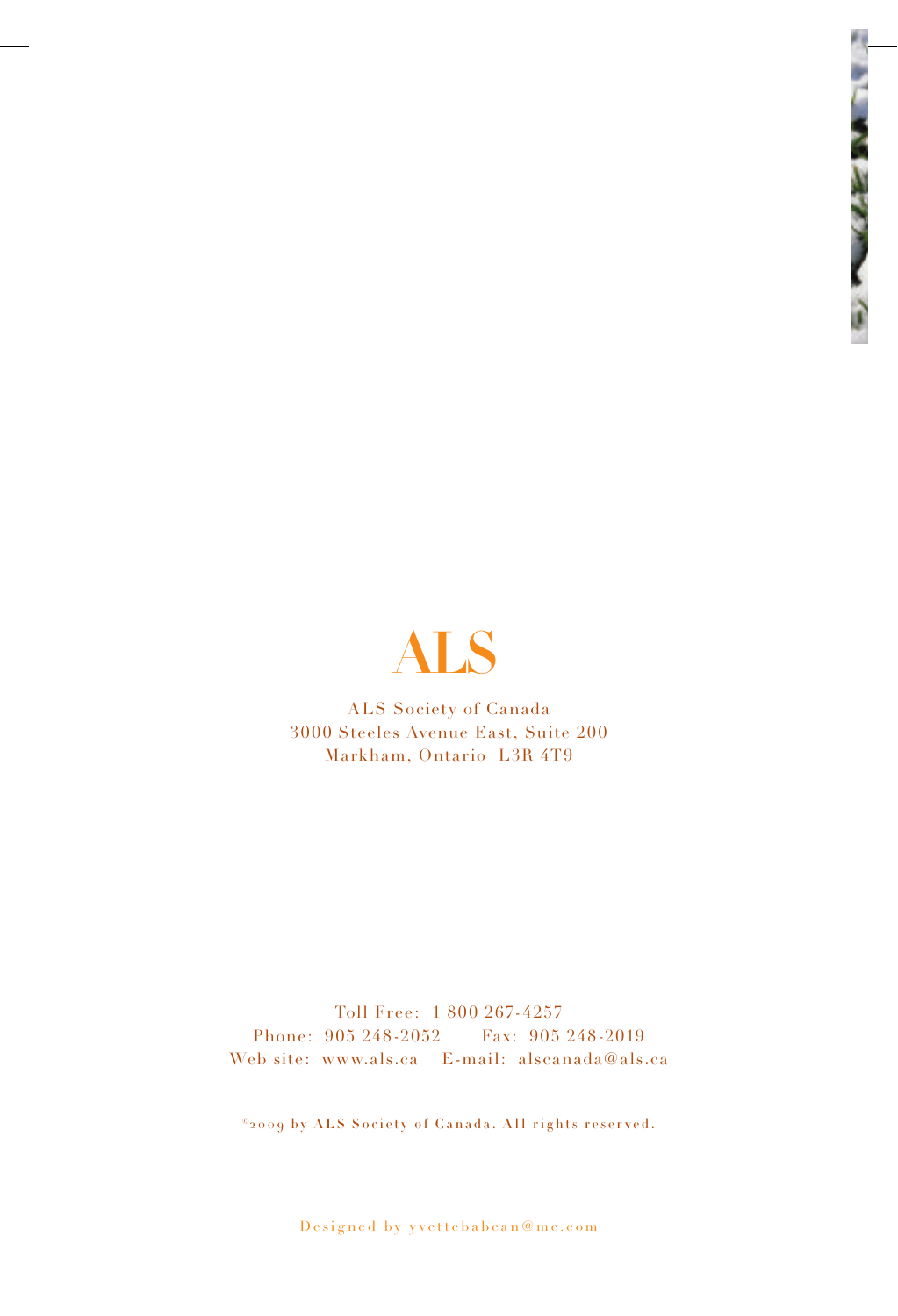





## About Amyotrophic Lateral Sclerosis (ALS)

Amyotrophic lateral sclerosis (ALS), sometimes called Lou Gehrig's Disease, or motor neuron disease in some regions of the world, is a progressive fatal neuromuscular disease. It is characterized by the degeneration of nerve cells in the brain and spinal cord that control voluntary muscle movement. These cells are called motor neurons. Degeneration leads to progressive weakness, wasting, and paralysis of all muscles involved in mobility, swallowing, speaking, and breathing. The region of the body where the onset of symptoms may occur can vary from person to person. Onset may begin in nerves associated with muscles of the upper or lower limbs, the throat, or upper chest area.

In some cases cognitive abilities may be affected such as executive function. These executive functions may appear as: subtle changes in personality and behaviour; difficulty in attending to a task or conversation; and/or a decrease in one's level of tolerance or ability to work through problems. Often, these changes are attributed to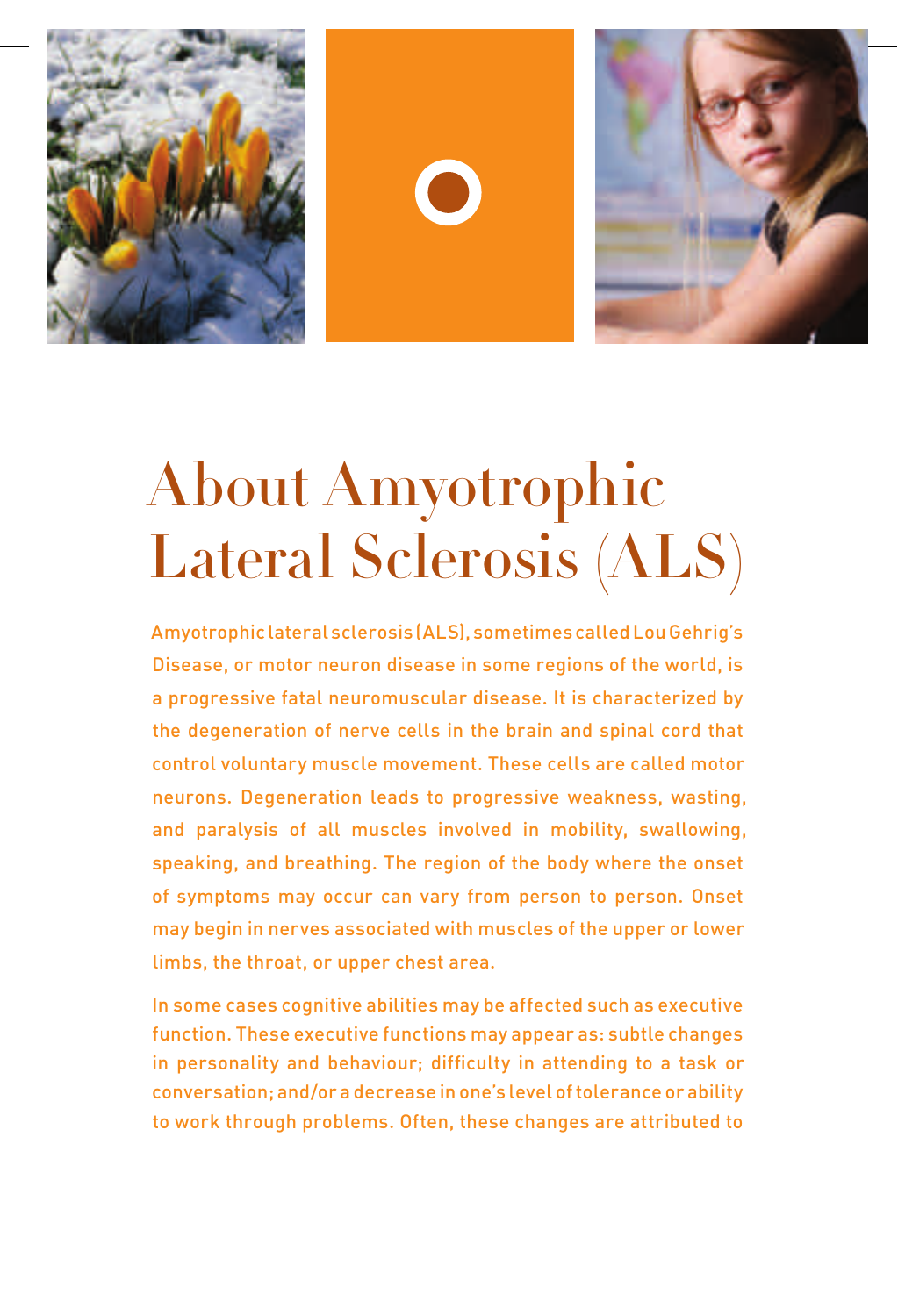

factors such as fatigue, grief or sadness, but they can also be due to frontal lobe changes associated with ALS.

ALS does not usually involve the loss of sensory, bowel, bladder, and sexual function. People with ALS are usually very aware of what is happening and must cope with each stage of progression.

The patterns of weakness and rate of progression varies from person to person, however people with ALS are likely to face rapidly increasing levels of disability. Some general facts include:

- Approximately 2,500-3,000 Canadians are living with ALS at any given time (prevalence)
- The number of new cases each year (incidence rate) is 2/100,000
- The number of people who die each year with ALS (mortality rate) is also 2/100,000
- The cause is unknown
- There is no treatment to date that slows progression and prolongs life significantly





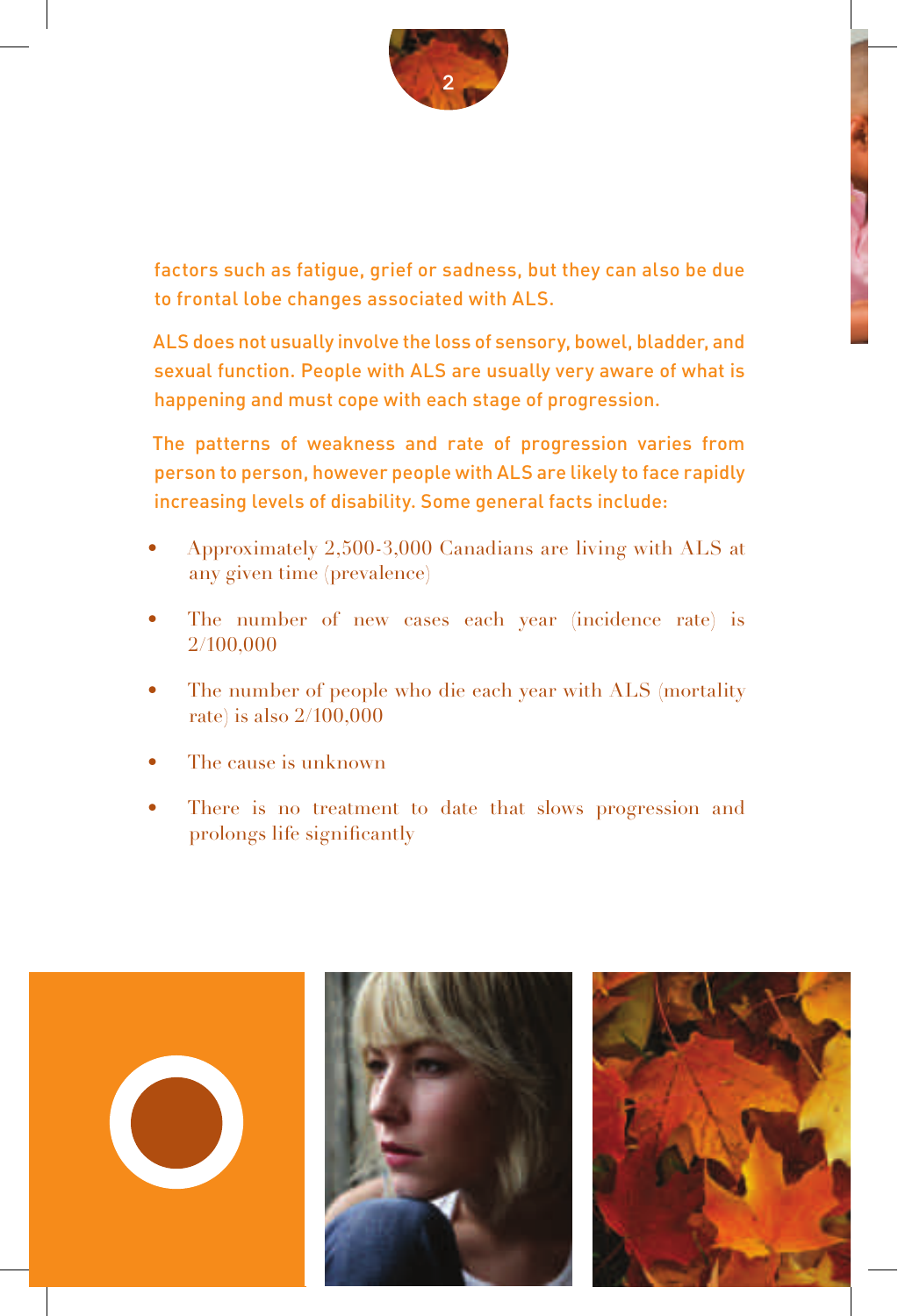

- ALS typically strikes most people between the ages of 40 and 70, but people as young as teenagers and those in their 90's have been diagnosed with ALS
- Eighty percent of those diagnosed live for two to five years after diagnosis; 20% live past five years, and only 10% live 10 years or longer
- In 90% of cases it strikes people with no family history of ALS
- A person with ALS is best supported by a coordinated health care team that can assist with symptom management and adaptive technology to remain as independent and comfortable as possible for as long as possible

ALS affects the whole family. It is particularly challenging when a person diagnosed with ALS is also caring for school-aged and teenage children. This booklet is aimed at familiarizing educators with ALS, providing a better understanding of what a student whose parent has ALS must cope with, and suggesting how school personnel can be supportive, not only while the disease progresses, but also during bereavement.

Additional sources of information that may be helpful are listed at the back of this booklet.

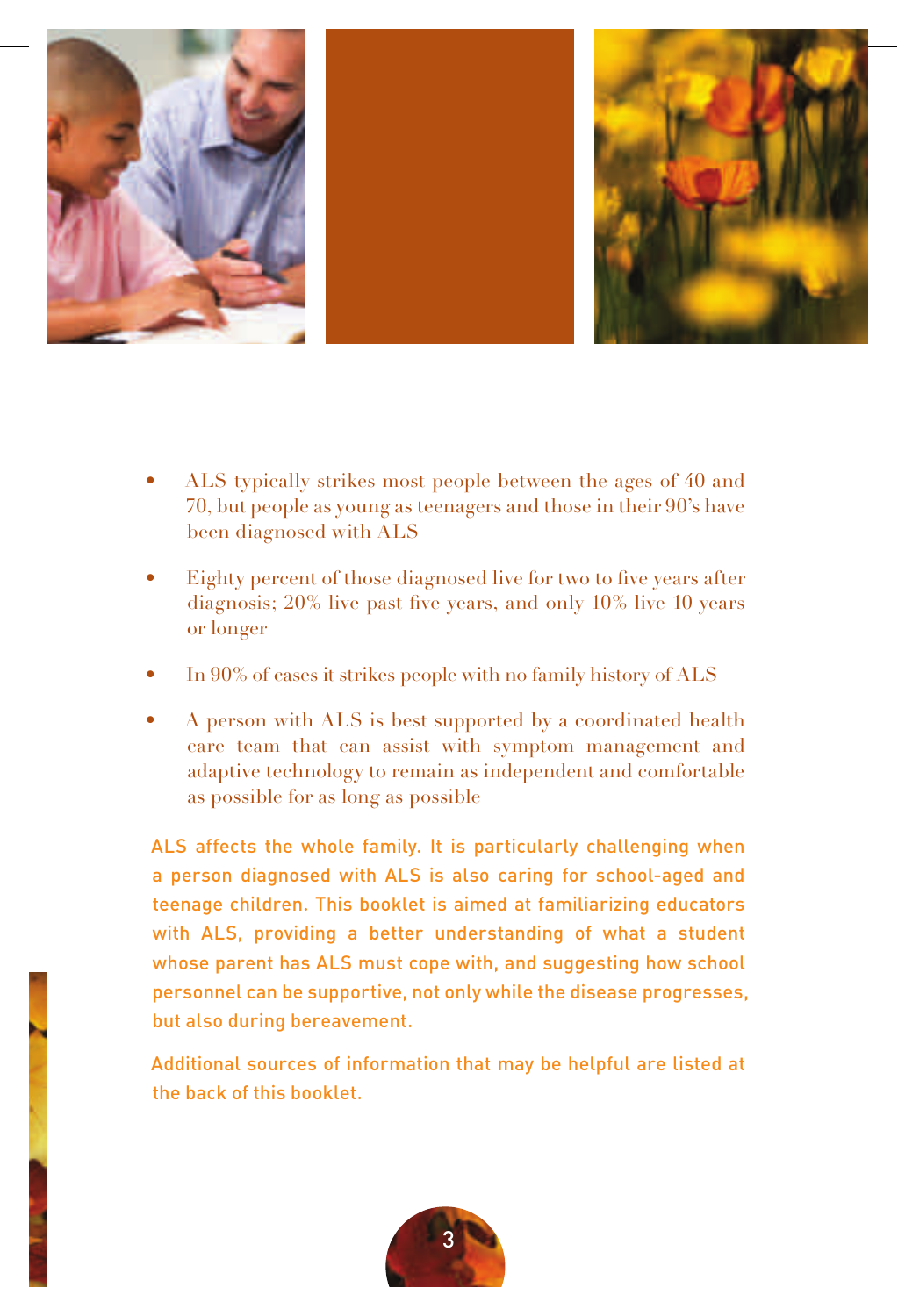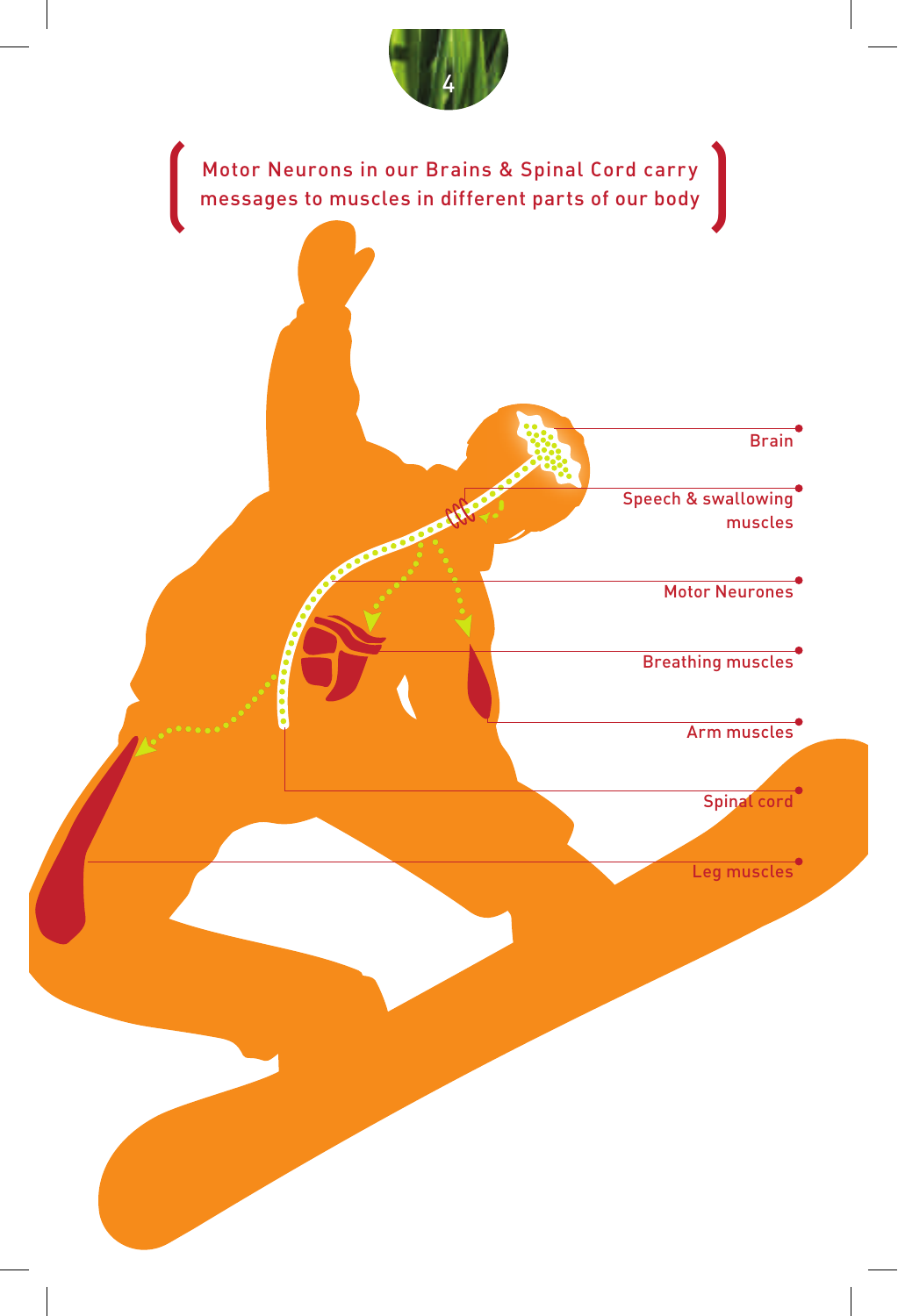# How ALS can affect young people

Schools have experience providing support for students who are facing loss and grief. However, few staff are likely to have worked with a young person who has a parent with ALS. ALS is less common than most life-threatening illnesses but it is also one of the toughest conditions any family has to confront.

ALS is different from many other life-threatening illnesses because of its speed of progression and change—parents and children face a rapid series of impacts with each increasing level of disability. The pressure on the parent who is the primary caregiver and the children to support the parent with ALS emotionally and physically can be very intense and exhausting.

Many children and teenagers have to make the hard journey of ALS with their parent, sometimes in company with another parent, sometimes on their own.

"During the ALS journey students can become isolated at school, exhausted by having to manage their anxiety and growing sense of loss, as well as the demands of growing up, managing school work, and trying to meet the expectations for their teachers and friends. Many young people also take on considerable responsibilities for the care of their parent. They often display magnificent qualities of resilience and courage as they and the rest of their family strive to live as normal a life as can be possible in such circumstances." (Dr. Paul Brock, Director of Learning and Development Research, NSW Department of Education, 2007. Dr. Brock has ALS.)

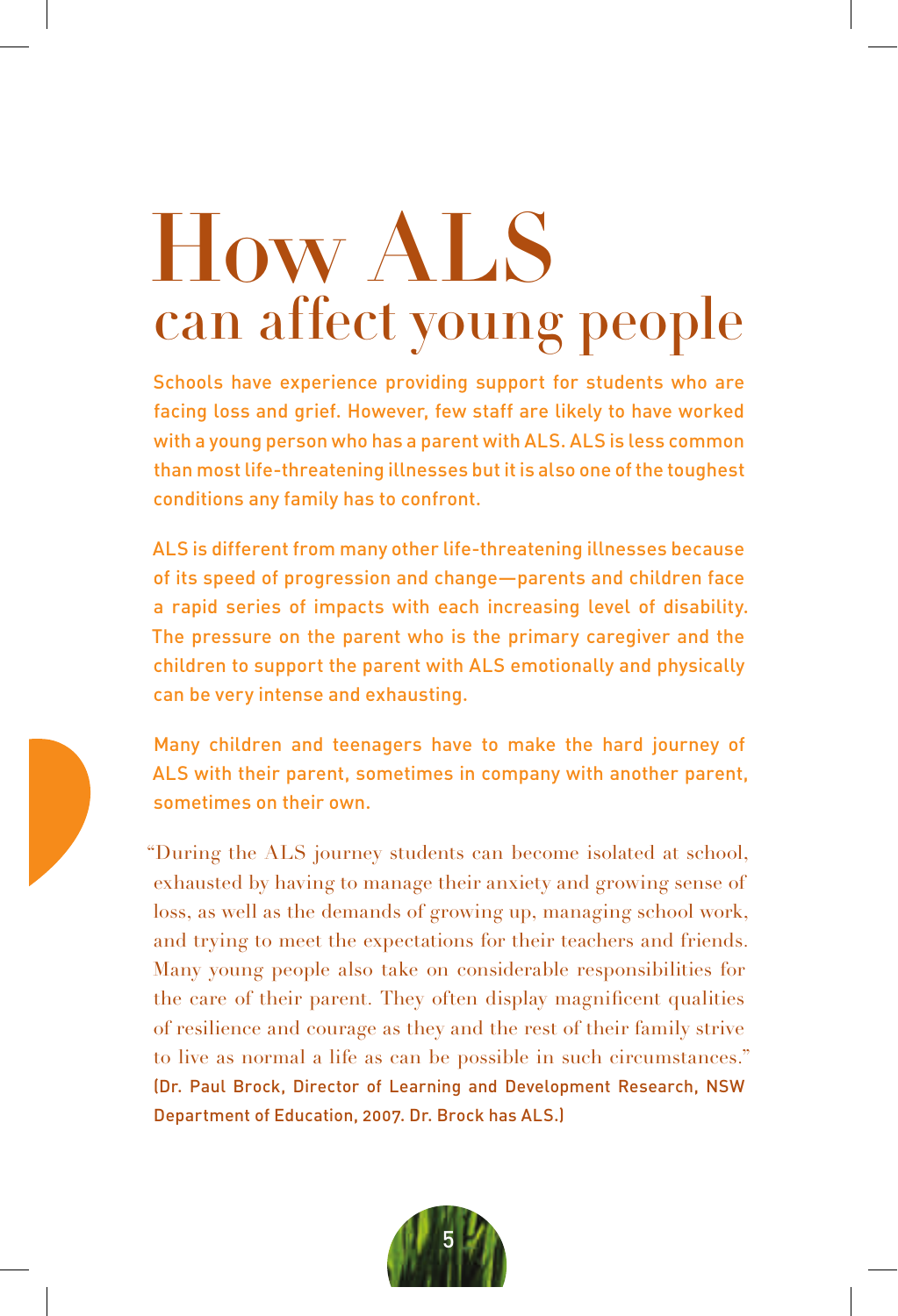

All children living with a parent's terminal illness are living with grief. They will grieve in individual ways, sometimes experiencing unexpected waves of sadness, anger, and resentment as well as moments of normal happiness and fun. Students may be destabilized by these feelings. They may not be able to control how or when they will occur.

The world for a young person living with a parent's ALS can seem out of control. Their home may no longer feel like a safe and familiar place—different health professionals will be coming and going and they may feel "out of sorts." They may want to punish a parent with ALS for "messing up their life," so when asked to help, they might react dismissively with a "Why should I?" They may feel guilty about their behaviour later, which can compound their feelings.

"I never really wanted to help, but I knew it was an obligation. I wanted to just be a kid and do fun things. I felt spending time helping with my dad's care took time away from my childhood and I was quite upset about that. Now I look back and wish I had done more. It's funny how things change."

On the other hand, some young people devote all their time and energy to helping at home to the exclusion of their own friends and interests. They still need close friends and their support.

"A lot of the time I stayed home from school to help, or I turned my friends down. I also gave up dance lessons because it got too expensive and I was too tired—it became a task not an enjoyment anymore."

# How the school Can help

Parents living with ALS appreciate regular information about how their children are managing at school. They also need to be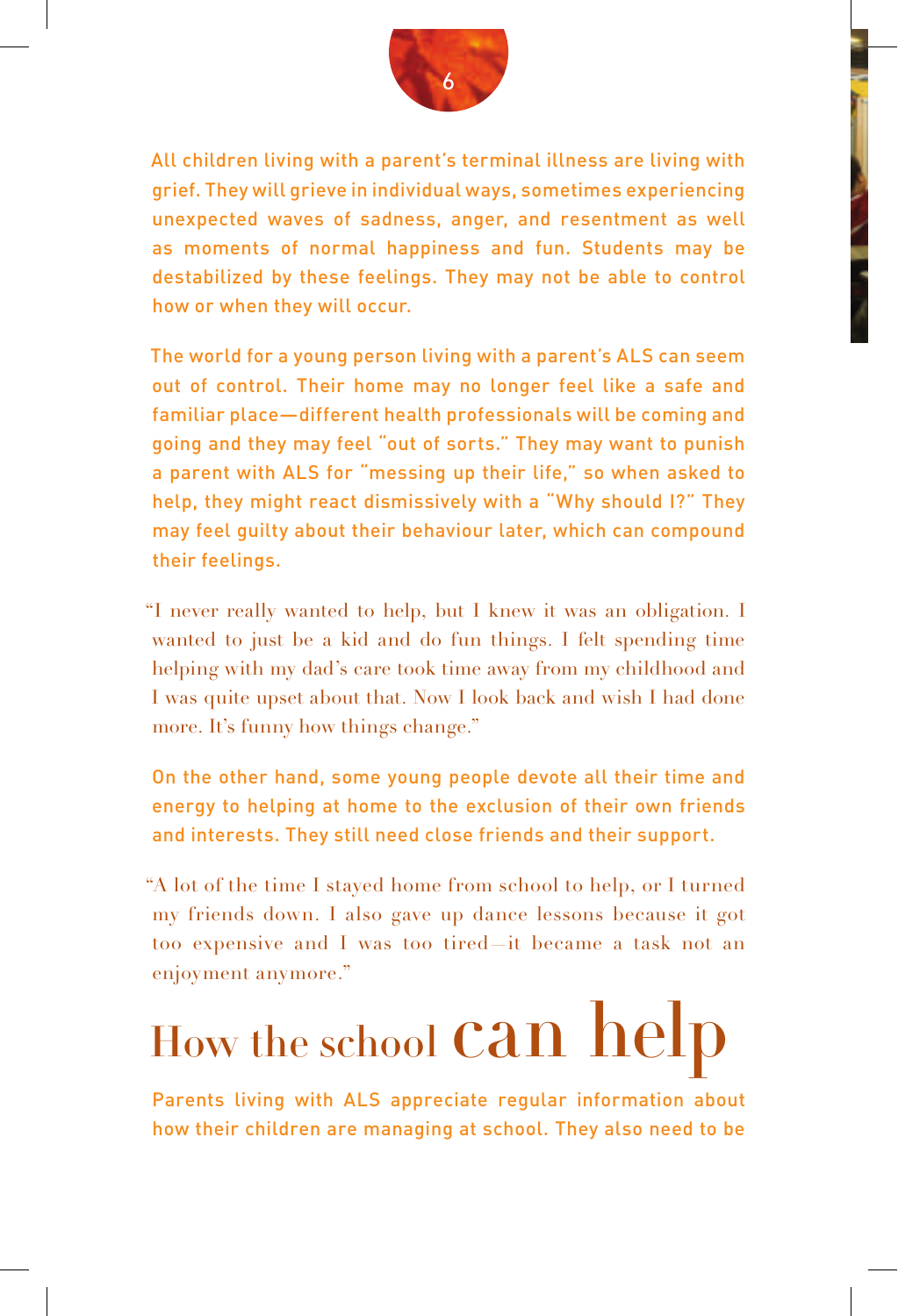

www.als411.ca



alerted to any worrying changes in their children's behaviour that may require help. For example, anxious children may start being bullied, or an angry child may start bullying others.

Teachers may notice negative changes in behaviour or academic performance. It is important that anti-social attitudes or activity are managed with compassion and tact, so that the young person continues to see school and its routines as a helpful and friendly balance to the many changes in life at home. Parents in turn could be asked to inform the school of changes at home likely to affect their child's performance or behaviour.

As ALS progresses, there may become the need for home modifications, new methods of communication, the introduction of medical equipment at home, and changes to normal routines like meal time when a parent's ability to eat by mouth becomes too difficult. The addition of home care personnel in the home is also likely to occur. All of these changes can be unsettling for a child.

"The problem was that the people who came to help kept changing so you'd try to get used to someone and then they'd be gone and someone new would come in. There were lots of people coming in. I remember walking home from the school bus and seeing five different cars in front of our house and thinking, 'who's there now?' not even recognizing the cars. I was polite and nice, but I kind of thought, 'I wish you weren't here.'"

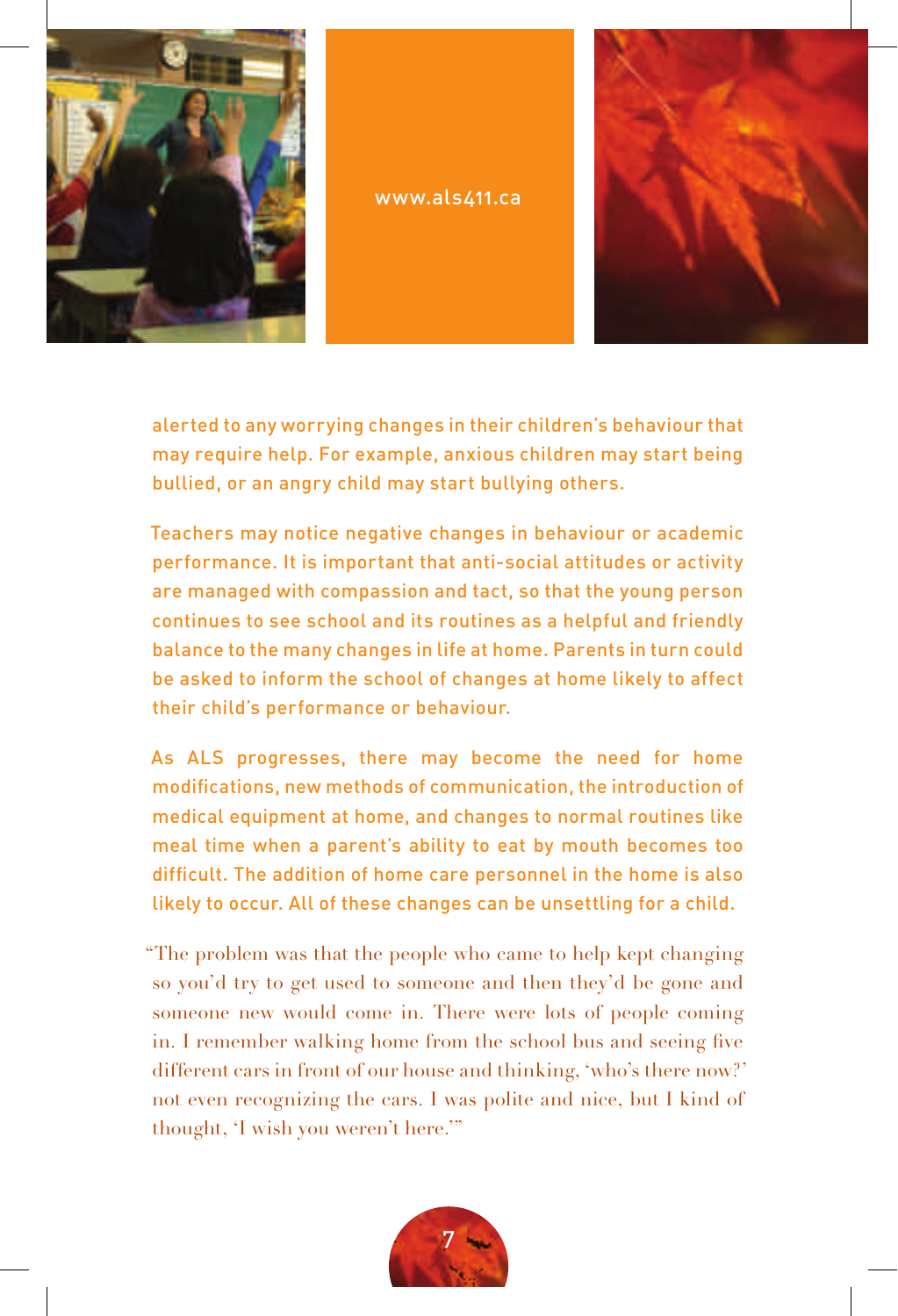confidentiality should be discussed with the student and parents<br>and an agreement reached about the buondraires of confidentiality.<br>It may be important to invite the parent without ALS to meet alone<br>if there are sensitive The Principal could invite the family to discuss any particular needs that could be addressed by the school. The issue of student confidentiality should be discussed with the student and parents and an agreement reached about the boundaries of confidentiality. It may be important to invite the parent without ALS to meet alone if there are sensitive issues they need to discuss such as changes in personality or behaviour in the parent with ALS. While cognitive changes do not occur in all persons with ALS, when they do it can be confusing and frustrating for a child.

It can be helpful to identify a staff member with whom the student is particularly comfortable, as a special friend or mentor. The child is more likely to turn to them when feeling distressed.

Trust in individual teachers is likely to develop through the child's own interests in sport, art, English etc. Being given a task they can complete successfully can be a terrific boost to a young person's sense of competence and confidence. Praise from teachers the student respects can be very helpful in improving lowered self-esteem.

Some teachers have found that students like compiling a "My Mom/Dad Book" for their parents. The child whose parent has ALS can use the exercise to strengthen the bond with their mother or father, without feeling singled out as a "special" student. A number of schools have found that puppet shows or plays around the theme of disability are valuable in creating a





8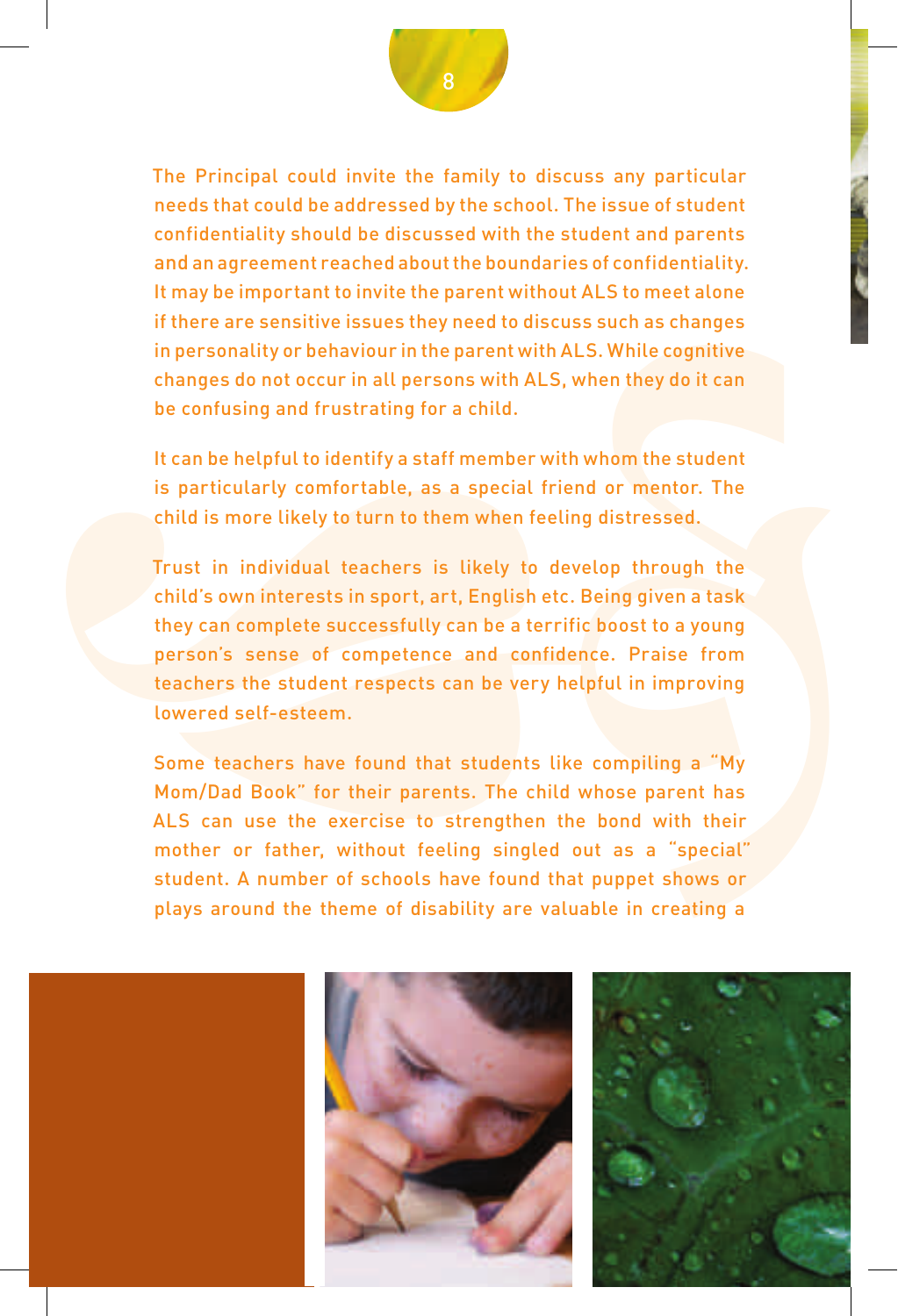

better understanding of a parent's illness. For older students, it can be helpful if they can leave class to "chill out" in the library or another safe place in the school if things become overwhelming.

"I knew that I was free to leave whenever I needed to and did not have to report to or ask anyone and that was enough. I never did leave but it was good to know that I could if I needed to."

Wherever possible, disability access should be provided so that a parent with ALS can continue attending school activities as their condition changes.

### What school staff can do

"My principal knew most of the students' names and had been my brother's principal two years before. When I first started grade eleven she called me to her office and we had a general chat about things and about Dad ... She was very laid back and let me talk and let me know that she was always there to talk. I always knew she was there if I needed her help, and I felt very comfortable talking to her."

• Negotiate how much school and home work is manageable, for an agreed period. Review the targets if the student starts falling behind.

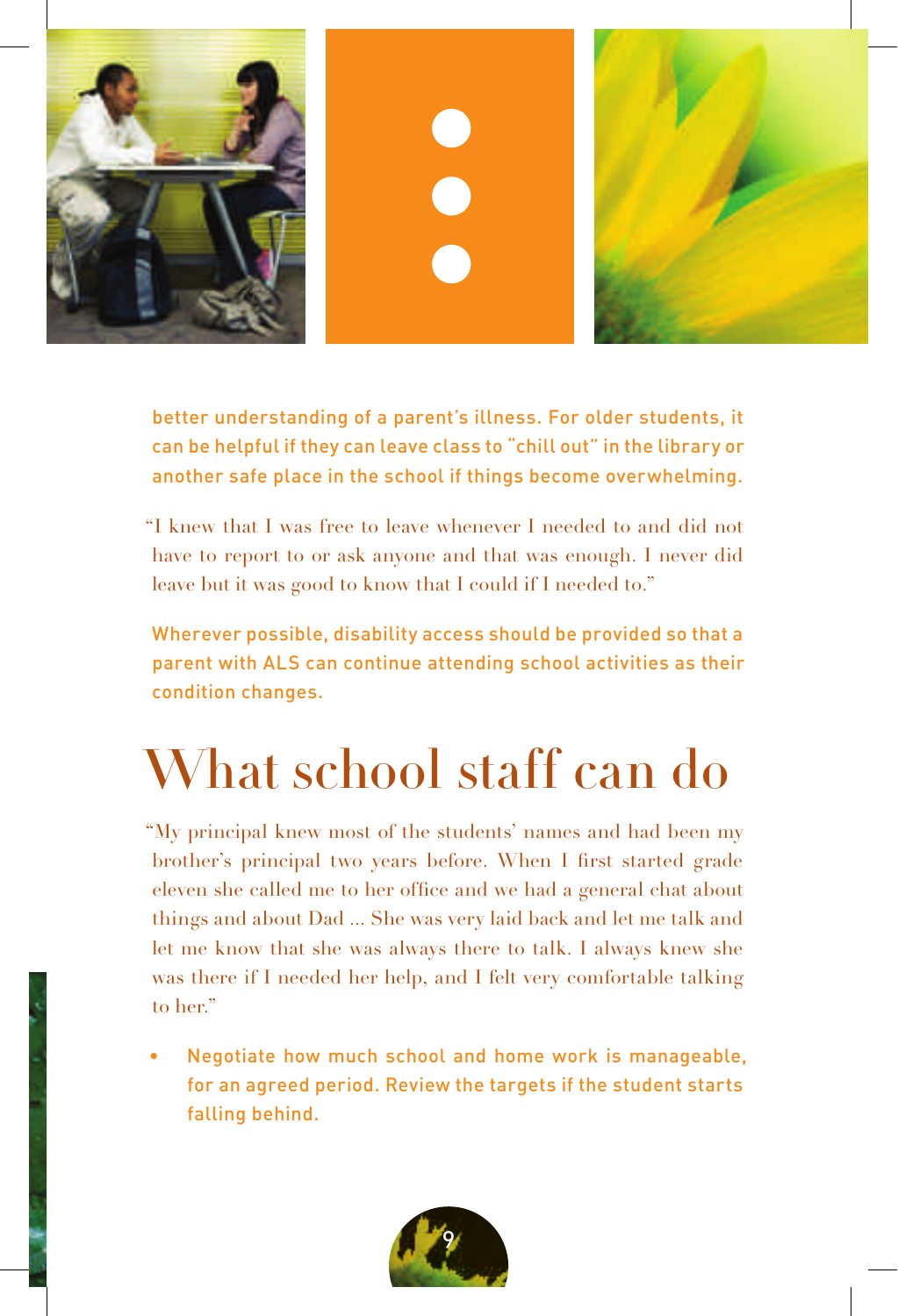

- With the student's agreement, the home room teacher could arrange for a "buddy" to help with school and homework, particularly when they may need to miss school.
- Encourage the young person to get involved in activities like art, sport, music, and journal or diary writing. These can help them to express their feelings in a safe and contained way.

"I found it really helpful to keep a diary and write down all the things I wanted to tell Dad the next day. I did this at night when I went to bed as this is when I used to get really upset … So I wrote down what I wanted to say so I could process it and relay it when I wasn't so emotional."

- Make allowances for "bad" days by being flexible and relaxed if the student is late with assignments, or has outbursts of anger or misery.
- Normal school rules and boundaries should remain important. They help to provide security as the young person learns that some things in life remain constant, even if their world seems to be falling apart. They also prevent the student from being seen as "different," or singled out as a "favourite."
- Offer them a choice of tasks wherever possible. A grieving young person's level of frustration and irritability can boil over if they feel they are being pushed into a corner.

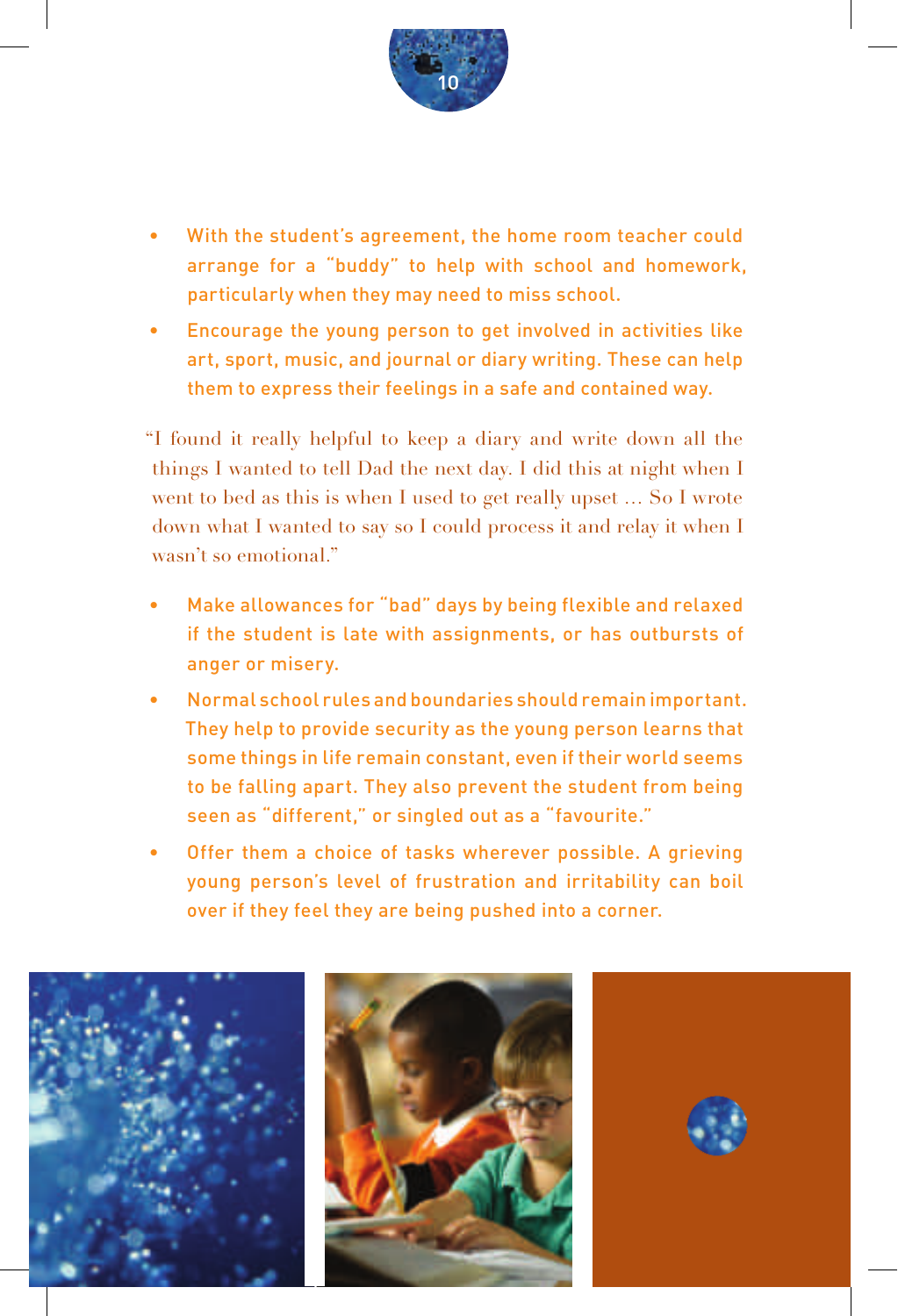## Students and ALS

The following notes may be helpful for staff with less experience working with students who are living with a parent's lifethreatening illness.

"In grade 12 English I had to write a personal essay so I wrote a piece about watching my dad die. I felt that if I didn't write it I wasn't being true to myself or my dad and I actually really wanted my English teacher to know where I had drawn my strength from. I didn't know whether or not she had known my dad had died six months before."

## Primary school students

Psychologists and counsellors working with families living with ALS advise that younger children tend to be very practical and concrete in the way they process their world.

- Very young students may not understand the permanence of a parent's illness or death.
- They may appear not to grieve at all. This can be difficult for adults to understand.
- They may not always be able to separate cause and effect, and may fear that they have caused their parent's illness. ("If I'd been good, Daddy wouldn't have got sick.")
- They tend to be obsessive about germs, so despite repeated reassurances, they may be afraid that they will catch ALS themselves.
- They may have mixed feelings of love for their parents and resentment that their world has changed. They may believe that their parents have "cheated" them — nice things that their peers at school have, and they want, may not be possible.

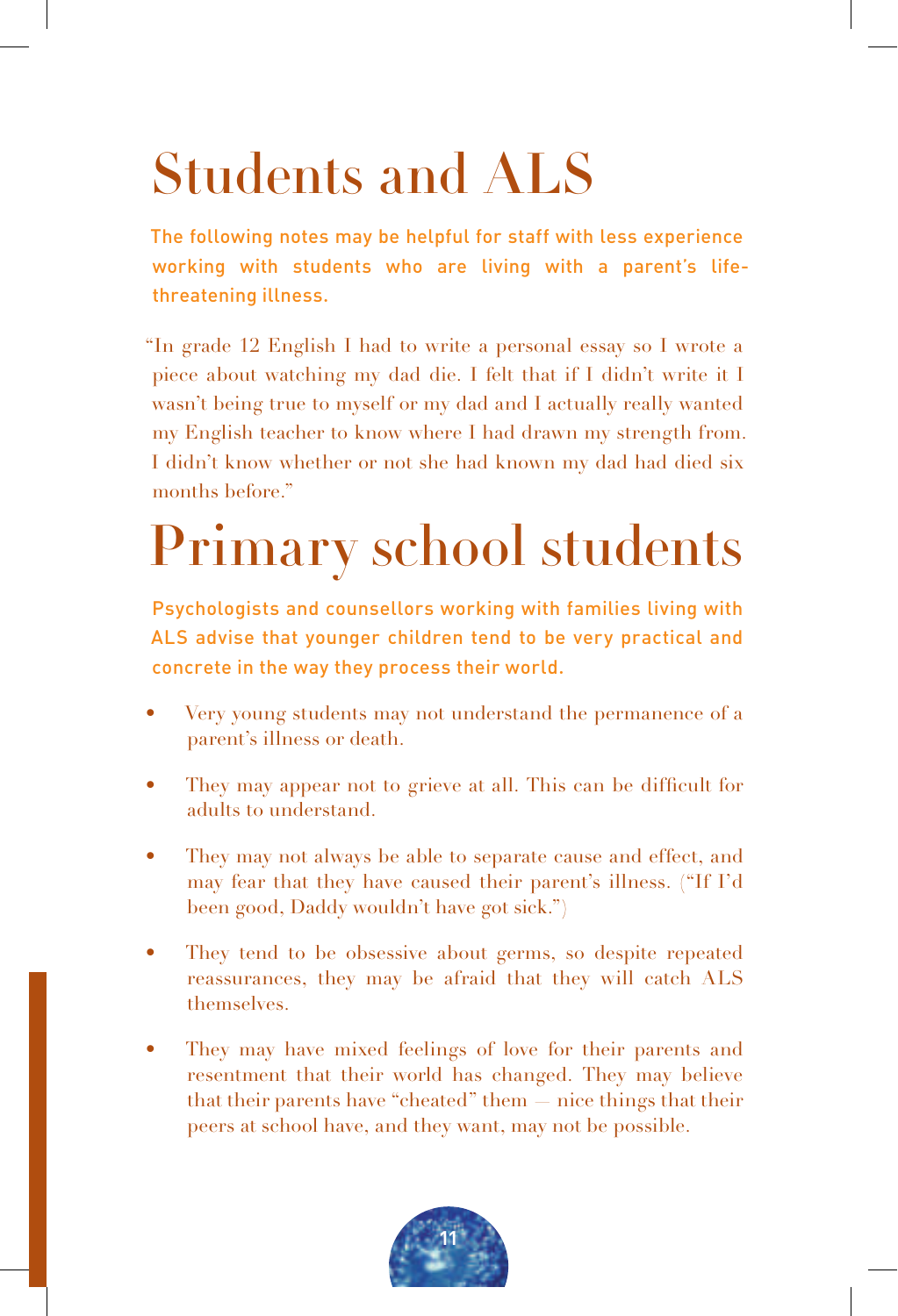

- Primary school students may have difficulty paying attention, focusing on schoolwork, remembering things, or completing tasks.
- They may start to bully other children or "act out" their unhappiness and anxiety.

### Younger teenagers

School staff often find young teenagers are probably the most volatile age group. A young person living with a parent with ALS also has to manage their own hormone upheavals, development of self-image, peer group expectations, and measuring themselves against popular models of the "cool" teenager.

They are just beginning to get more of their sense of self from their friends and their own achievements than from parents or teachers. They tend to be mortified if viewed as "different," and particularly, as less "successful" than their friends. Some students may not want anyone outside the family to know about their parent's circumstances.

Students in this age range stress they do not want to be singled out in public at school or in front of friends. They are more comfortable when staff express empathy obliquely and casually – "Wish Happy Birthday to Dad from me"; "Say hi from me to your Mom." One young woman recalled:

"I think the thing that was most helpful to me is that school was a normal experience… generally it was more important to me that school was exactly the same as it was for everybody else."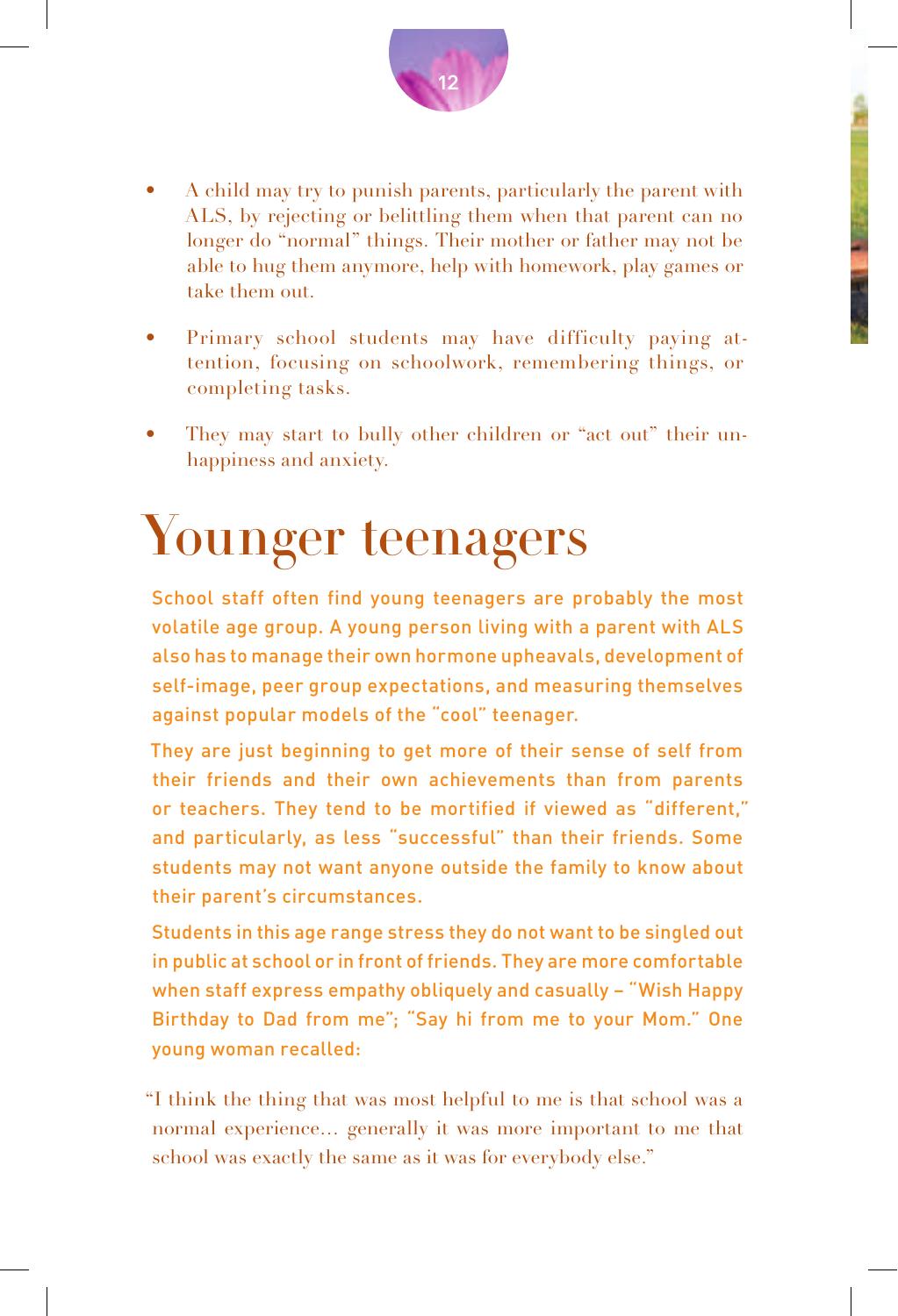

www.als411.ca



It is important for adolescents living with ALS to understand that boundaries and rules also apply to them as much as to other students. Too much leniency can make them unpopular – being treated "normally" can help the student keep their friends.

Sometimes it can be hard to distinguish between normal adolescent rebelliousness and disturbed behaviour. It is very helpful if all staff are sensitive to the young person's needs and alert to any disturbing changes in their behaviour in or outside the classroom. A useful question to ask is: "Is this new pattern of behaviour an exaggerated form of their previous behaviour resulting from grief, or is it completely out of character?"

## Older students

Young adults may adopt a very grown-up attitude to their parent's condition and its effect on their lives. They may seem philosophical about the situation, very "cool," appearing not to relate what's happening at home to their own feelings or needs.

They have to grow up more quickly than expected – they are increasingly losing the security of being able to lean on their parent with ALS. They may also need to support their other parent emotionally and practically, while managing school assignments and getting ready for exams. They may even be the primary caregiver themselves.

At home they are likely to be taking on extra responsibilities and may be feeling quite stressed a lot of the time. A boy whose father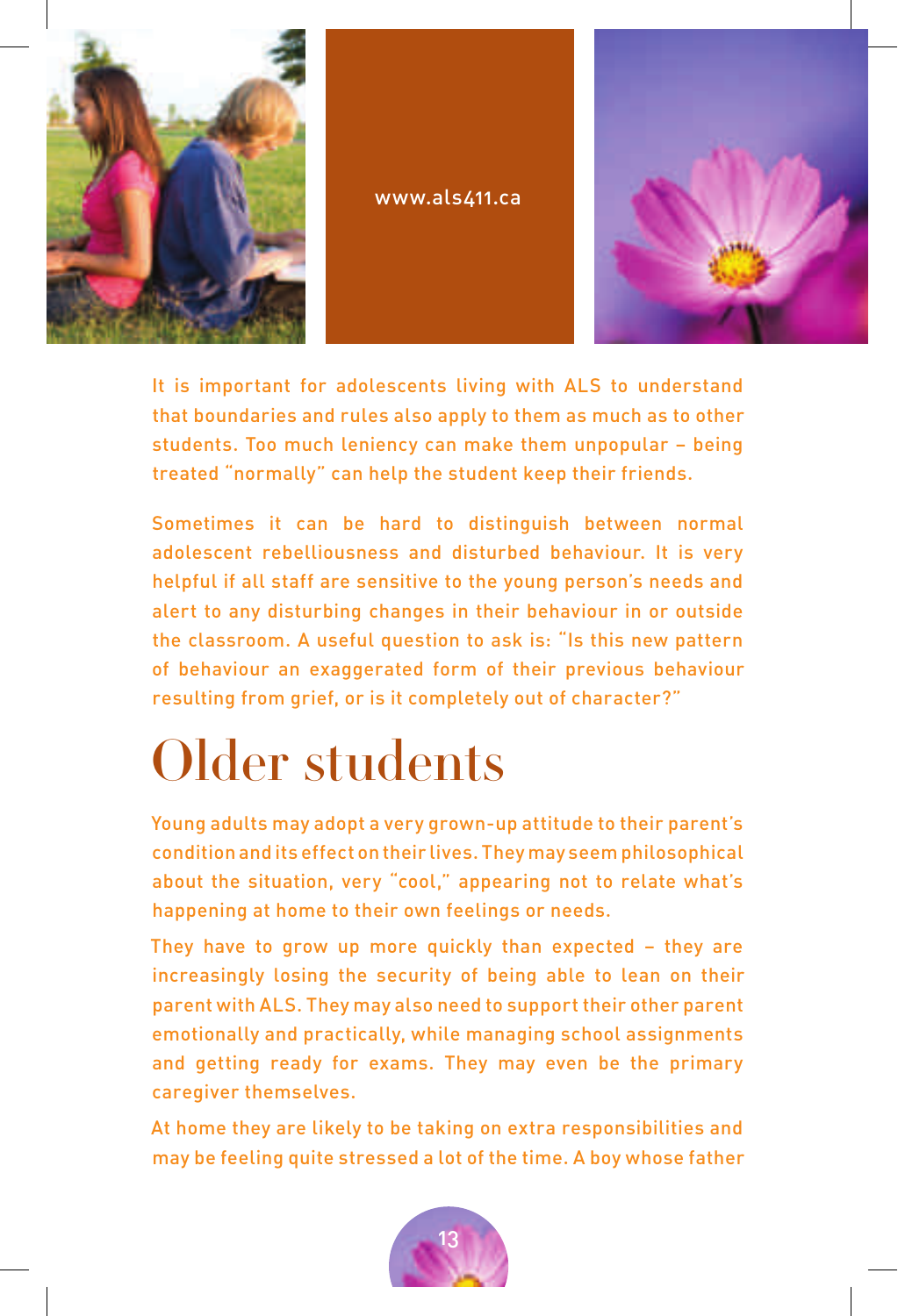

has ALS may think he needs to assume the "man of the house" role. A girl whose mother has ALS may feel she has to look after her father and any other children.

"When I came home from school I would help my mom eat and then get her ready for and into bed. She had a call button to let me know if she needed anything while I was in the living room doing my homework until 1 am each day."

## **Counselling**

Students whose behaviour has changed in concerning ways may benefit from counselling, either at school or privately. However young people do not agree on the value of counseling when they are dealing with a parent's ALS. One student's suggestion:

"I think maybe the student could have an interview with a counsellor and agree upon some things that their teachers may need to know; the counsellor can then report this to the teachers. It is different for every young person so teachers need to understand the complex dynamics, but only what the young person agrees upon."

The possibility for choice in this area is very important for older students. If a student experiences a prolonged period of negativity, it would be wise for their preferred contact teacher to talk with them before getting in touch with the family.

A young person's hatred of life should always be treated seriously – they may need professional help outside the school.

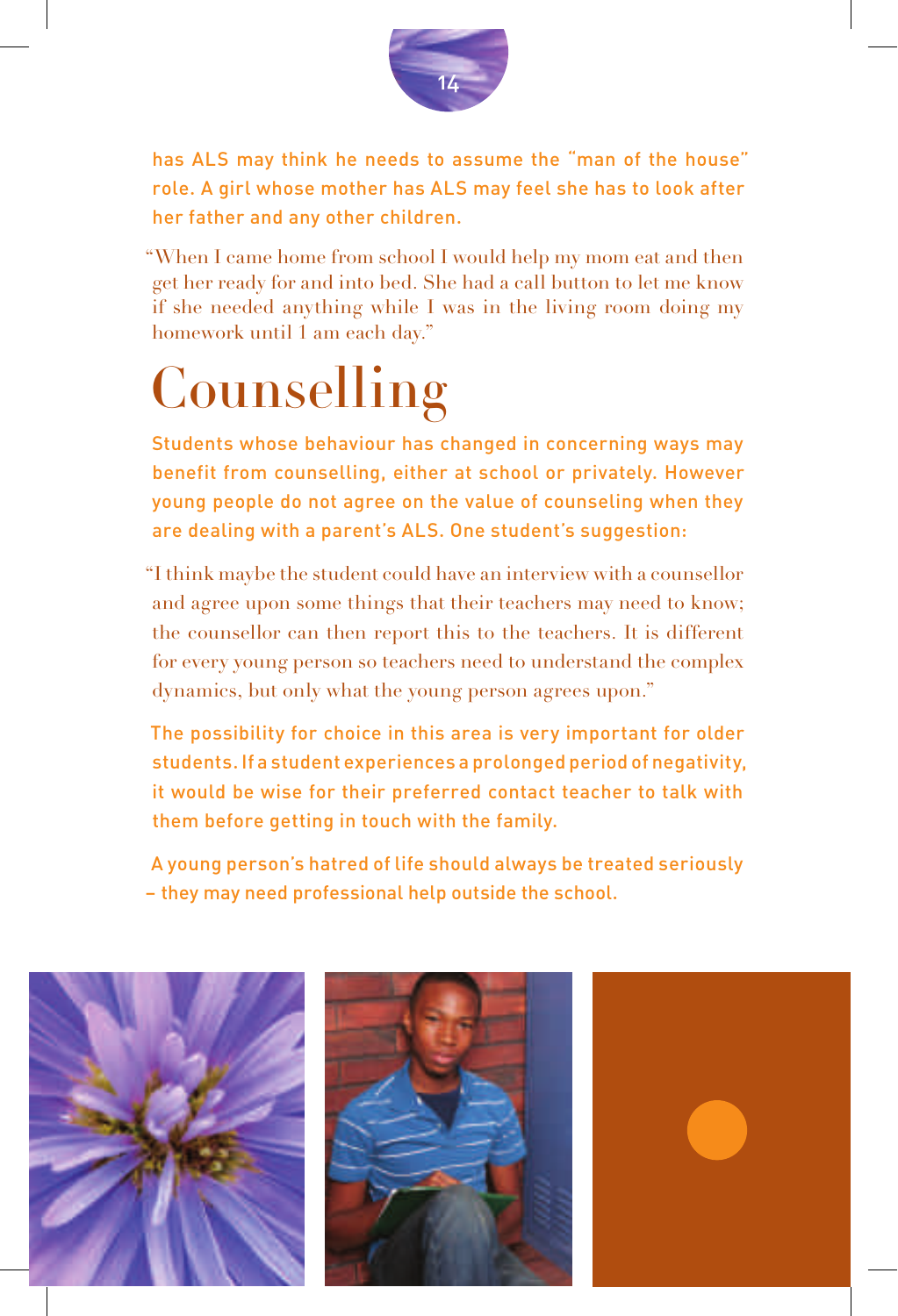### Bereaved students

When the student's mother or father dies they will grieve in a way that is unique to them. As you know, grieving takes time. The intensity and duration of their overt grief will also be completely individual.

Don't try to "buck up" a grieving student – young people, like adults, never really "get over" the pain of losing someone they love. It just changes shape and is stimulated, felt and expressed differently as they learn how to build life around the painful emptiness.

in the intensity and duration of their overt grief will also be<br>The intensity and duration of their overt grief will also be<br>completely individual.<br>Don't try to "buck up" a grieving student -young people, like adults,<br>neve While the student may prefer to talk to the school counsellor, social worker, or chaplain, it can be helpful if other staff are aware of the child's loss and acknowledge it gently. "I'm sorry that you and your family are having such a tough time" may be enough support, unless the student requests more.

Many students find it easier to talk to a counsellor outside the school system. Visits to the school counsellor may be too obvious and can make the bereaved young person feel "weak" for needing help.

"I had some feelings inside I couldn't get out with my family. That's why I went to a therapist. I didn't have resentment towards my dad, but the burden his ALS put on our lives, I resented that. I had to talk to a therapist to get that off my chest."

It's important to respect a young person's pain even if you are not comfortable about how they express it. Compassionate support helps a child to manage grief. Listening, without expressing an opinion, is a useful way of helping a bereaved young person.

"Teachers who allow their students time and support for healing provide a real gift to them." (The Dougy Center for Grieving Children and Families, USA)

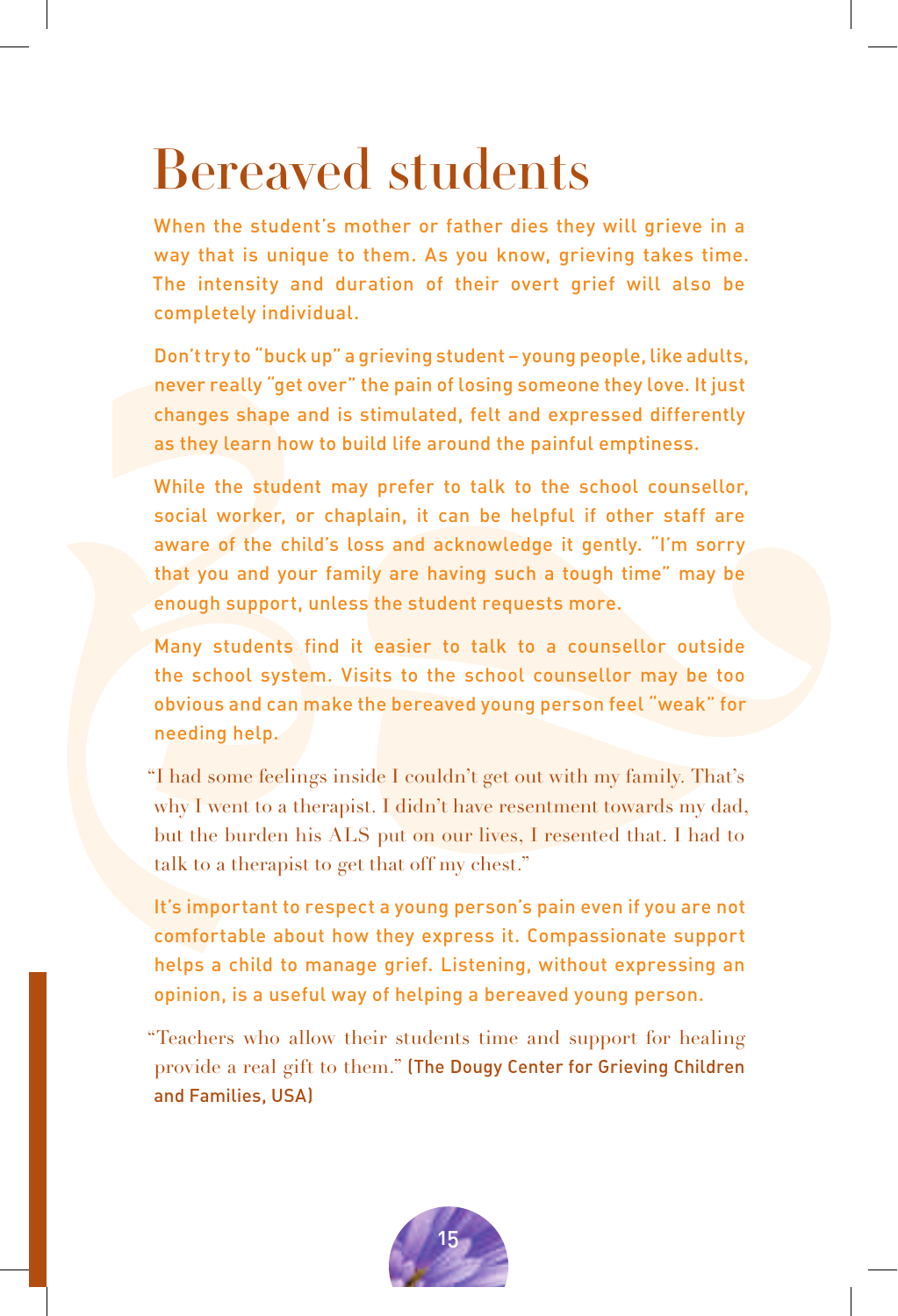

#### ReSOuRCeS On ALS, LOSS & gRief fOR SCHOOLS

Contact your Provincial ALS Society (see listing below) to inquire about a staff in-service as an effective way to inform staff about ALS. A local palliative care or hospice organization would be an excellent option for further training on issues related to bereavement.

#### On-Line ALS ReSOuRCeS

www.als.ca (ALS Society of Canada)

www.alsa.org (The ALS Association, United States)

www.als-mda.org (Muscular Dystrophy ALS Division—United States)

www.mndaust.asn.au (Motor Neurone Disease Association of Australia)

www.mnda.org (Motor Neuron Disease Association, United Kingdom)

To find a listing of bereavement resources and services in your local area, refer to your board of education's referral resource list, or link to www. als.ca/\_media/docs/Bereavement-Services-for-kids.pdf

To understand ALS from a child's or teen's perspective, visit www. als411.ca, to access sites developed by the ALS Society of Canada for children and teens.

### ReAding fOR eduCAtORS And POtentiAL ReSOuRCeS FOR YOUR LIBRARY

*When Someone Special has ALS— A Booklet for Children,* a resource published by the ALS Society of Canada and part of the als411 series. It can be downloaded from www.als411.ca, or ordered through your Provincial ALS Society.

*When Your Parent Has ALS— A Booklet for Teens,* a resource published by the ALS Society of Canada ad part for the als411 series. It can be downloaded from www.als411.ca, or ordered through your Provincial ALS Society.

*A Child`s View of Grief— A guide for parents, teachers and counsellors,* Alan Wolfelt, Center for Loss and Transition, USA, revised 2004

*Grief in School Communities*— effective support strategies, Louise Rowling, Open University Press, UK, 2003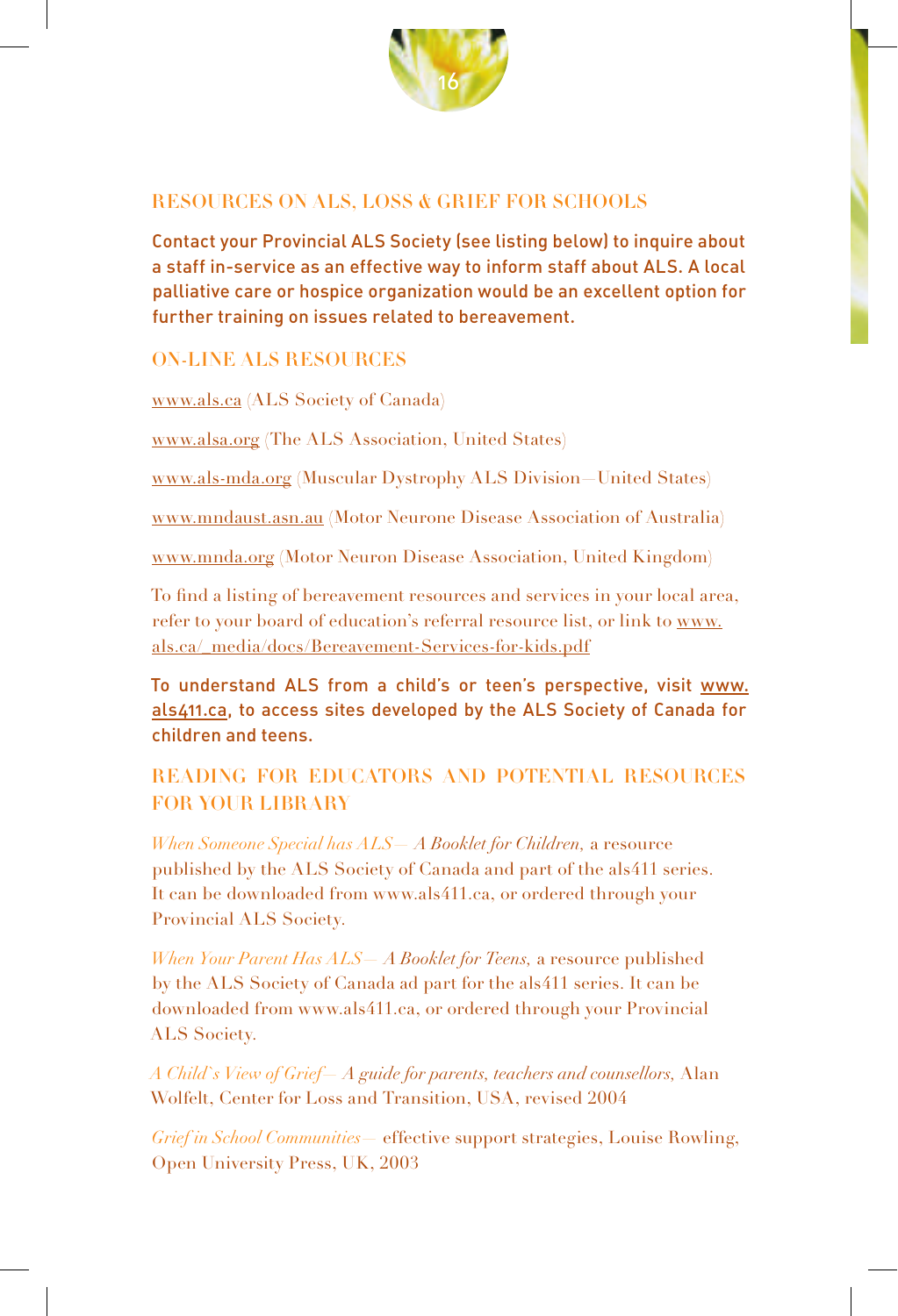

*Helping the Grieving Student - A guide for teachers,* The Dougy Center for Grieving Children and Families, Portland, OR, USA, 2003

*How it Feels When a Parent Dies,* Jill Krementz, Knopf, 1988

*How to Help Children through a Parent's Serious Illness,* Kathleen McCrue, St. Martin's Press, New York, 1997

*I thought I was the only one: Coping with grief and loss in schools* - a resource for teachers, Hazel Edwards - Collins Dove, Australia, 1992

*Mindmatters - A Whole School Approach to Loss and Grief,* Dr Louise Rowling, Australia, 2000, www.curriculum.edu.au/mindmatters

*Never the Same: Coming to Terms with the Death of Parent,* Donna Schuurman, St. Martin's Press, 2003

*Our Dad Died,* Amy, Allie, and David Dennison, Free Spirit Publishing, 2003

*Overcoming Loss—Activities and Stories to Help Transform Children's Grief and Loss,* Julia Sorenson, Jessica Kinsley Publishers, 2008

*Sad Isn't So Bad, A Good-Grief Guidebook for Kids Dealing with Loss,*  Michaelene Mundy and R.W. Alley, Abbey Press, 1998

*The Colors of Grief—Understanding a Child's Journeythrough Loss from Birth to Adulthood,* Janis A. diCiacco

*Yeah Right! Adolescents in the Classroom,* Rob Long, David Fulton Publishers, UK, 2003

*Young Carers* - At Risk Program: At risk of missing out on school, Carers Australia, 2006, www.youngcarers.net.au

*35 Ways to Help a Grieving Child* (Guidebook Series), The Dougy Center for Grieving Children and Families, Portland, OR, USA, 1999

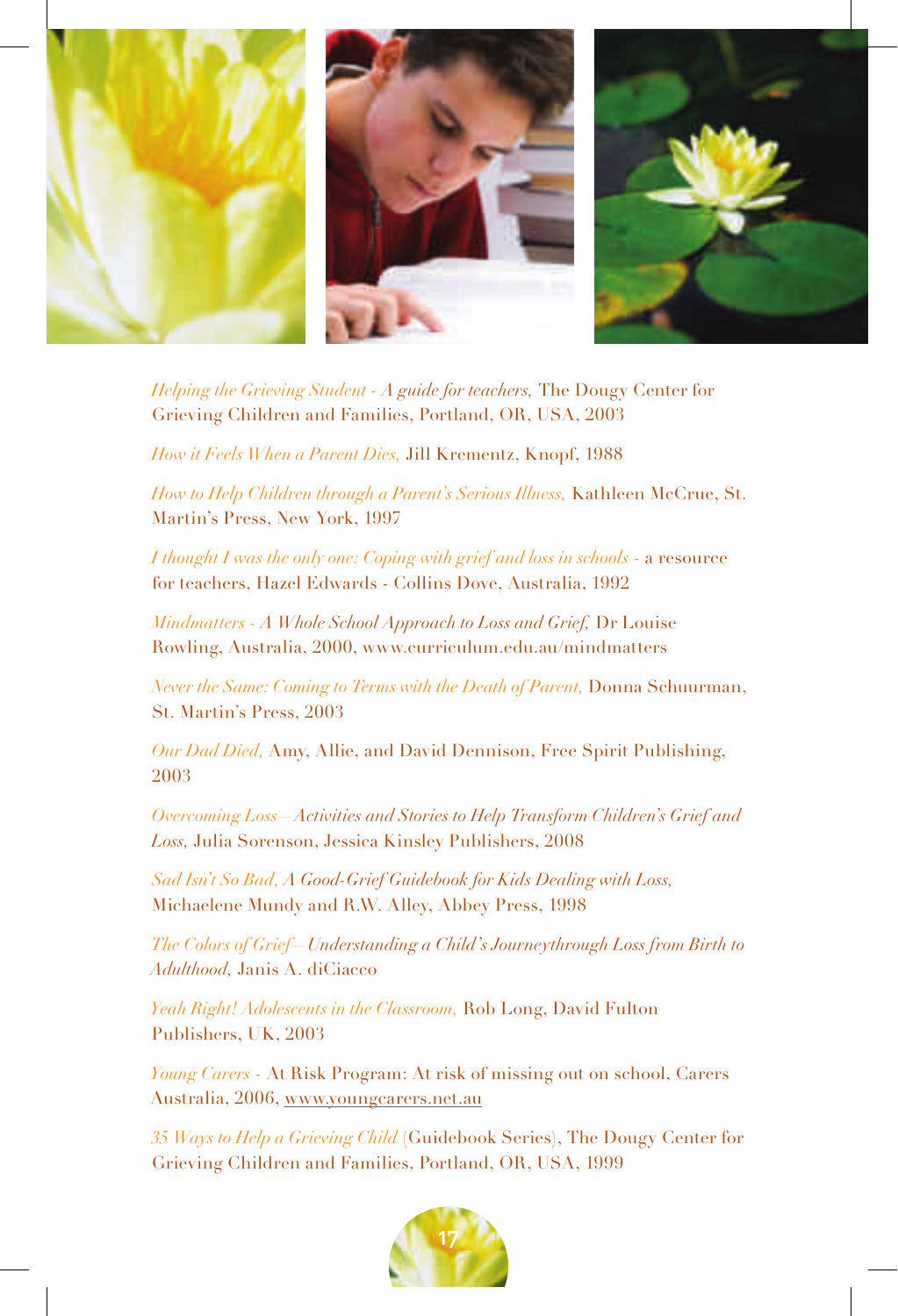### Provincial ALS Societies

ALS Society of Alberta (and NWT) 1-888-309-1111 www.alsab.ca

ALS Society of British Columbia (and Yukon) 1-800-708-3228 www.alsbc.ca

ALS Society of Manitoba 1-866-718-1642 www.alsmb.ca

ALS Society of New Brunswick 1-866-722-7700 www.alsnb.ca

ALS Society of Newfoundland and Labrador 1-888-364-9499 www.envision.ca/webs/alsnl

 ALS Society of Nova Scotia 1-866-625-7257 www.alsns.ca

ALS Society of Ontario (and Nunavut) 1-866-611-8545 www.alsont.ca

1 son OS 82228<br>
MAS Society of Manitoha<br>
MAS Society of New Brunswick<br>
MAS Society of New Brunswick<br>
1 soft 22 2700<br>
www.alsaluc.ne<br>
1 soft 222700<br>
MAS Society of New Brunswick<br>
1 soft 2275700<br>
MAS Society of New Brunswic ALS Society of Prince Edward Island 1-866-625-7257 als\_society\_pei@hotmail.com

ALS Society of Quebec 1-877-725-7725 www.sla-quebec.ca

ALS Society of Saskatchewan 1-306-949-4100 alssocietyofsask@sasktel.net